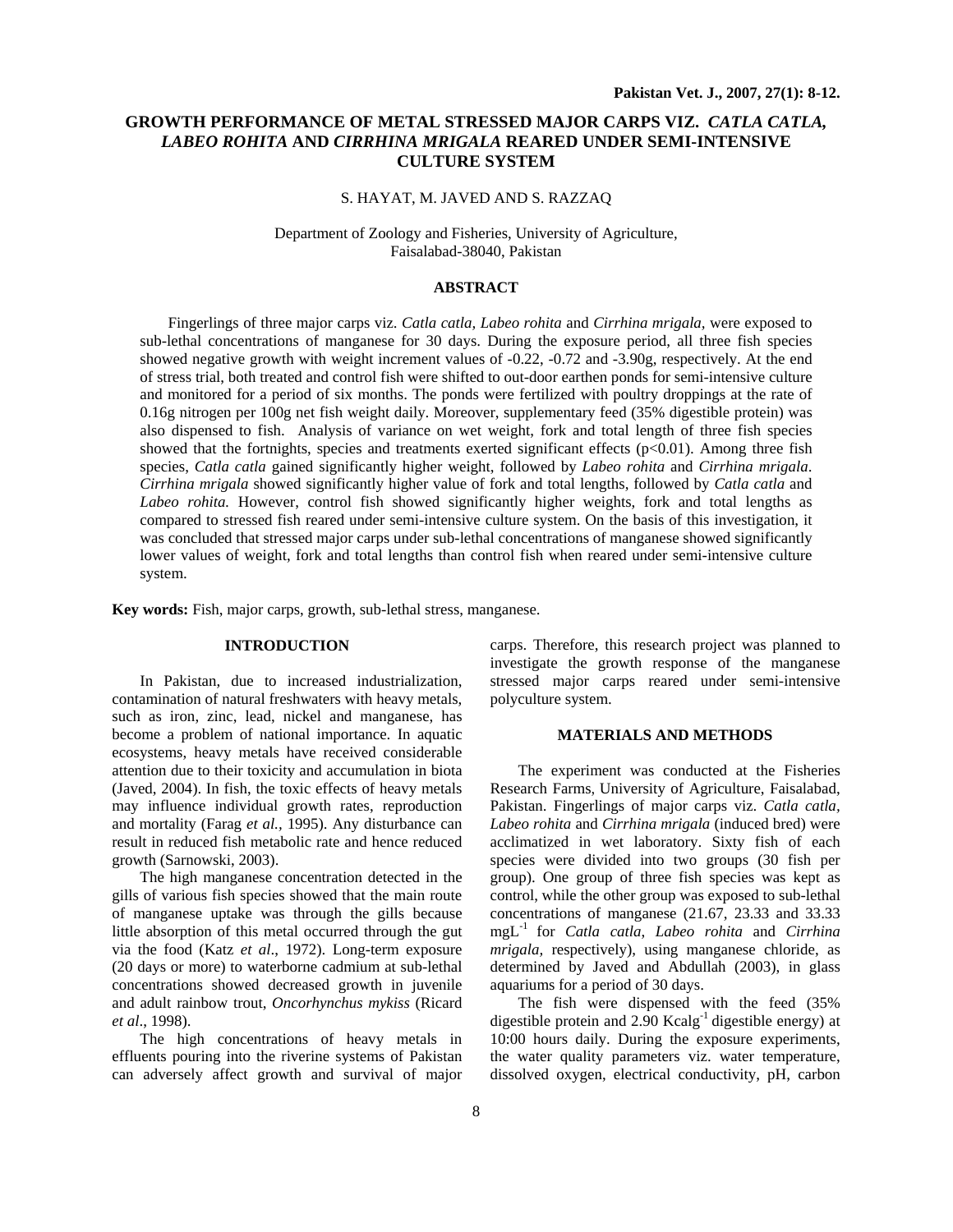### **Growth studies**

After 30-day exposure, the treated and control fish were shifted to outdoor earthen ponds, separately, with the stocking density of 2.87  $m^3$  per fish (Javed *et al.*, 1996). The interspecies ratio for *Catla catla, Labeo rohita* and *Cirrhina mrigala* was 30, 50 and 20 percent, respectively. The next day of stocking, the ponds were fertilized with poultry droppings on the basis of its nitrogen contents @ 0.16g nitrogen/100g of fish weight daily. However, when the water temperature exceeded 22°C, supplementary feed (35% digestible protein and  $2.90$  Kcalg<sup>-1</sup> digestible energy) was offered to fish daily (six days a week) at the rate of 2 percent of fish biomass. For growth studies, test netting of fish was performed fortnightly. Growth parameters including increase or decrease in wet weight, fork length and total length were studied at fortnightly intervals for six months.

#### **Limnological studies of ponds**

Among physico-chemical parameters, water temperature, pH, electrical conductivity and dissolved oxygen of ponds were recorded on daily basis. Similarly, total ammonia, chlorides, sodium, potassium, calcium, magnesium, total hardness, total alkalinity, nitrates, phosphates and dry weights of planktonic biomass were determined on weekly basis, following the methods of APHA (1989).

### **Statistical analysis**

The data on different parameters of fish growth and pond limnology were subjected to statistical analysis by using analysis of variance and Duncan's Multiple Range tests through two-way classification (factorial experiment) with repeated sampling (Steel *et al.*, 1996). MSTATC and MICROSTAT packages of the computer were used for these analyses.

#### **RESULTS**

## **Growth performance of fish during manganese stress**

*Catla catla, Labeo rohita* and *Cirrhina mrigala*  showed negative weight increments of -0.22, -0.72 and -3.90g, respectively during the stress period of 30 days. The fork and total length increments were also negative for *Labeo rohita* and *Cirrhina mrigala.* The *Catla catla,* however, showed positive fork and total length increments of 1.97 and 1.80 mm, respectively (Table 1).

The feed intake did not vary among fingerlings of the three species. The mean values of water quality parameters monitored on daily basis are also presented in Table 1.

#### **Growth studies under semi-intensive culture system**

Analysis of variance revealed that the fortnights, species and treatments had statistically significant effect on the performance of fish in terms of weight, fork and total length increments. Same was true for interaction of species and treatment, except that for weight it was non-significant (Table 2). *Catla catla* gained significantly higher weight, followed by *Labeo rohita* and *Cirrhina mrigala.* The *Cirrhina mrigala* showed significantly higher fork and total length values, followed by *Catla catla* and *Labeo rohita.* However, control fish showed significantly higher weight, fork and total lengths as compared to the stressed fish of all three species when reared under semi-intensive culture system (Table 3).

# **Physico-chemistry of ponds**

Analysis of variance on physico-chemical variables of ponds are shown in Table 4. The values of temperature, dissolved oxygen, electrical conductivity, pH, total ammonia, chlorides, potassium, calcium, magnesium, total hardness, total alkalinity, phosphates and planktonic biomass showed non-significant, while sodium and nitrate contents showed statistically significant differences between control and experimental ponds.

# **DISCUSSION**

During the sub-lethal stress of manganese in aquariums, *Catla catla*, *Labeo rohita* and *Cirrhina mrigala* showed significant reduction in weights by 0.22, 0.72 and 3.90g, respectively, indicating different growth responses of three fish species which are species specific. In this case, the sub-lethal stress reduced the fish metabolic rate and hence reduced growth (Sarnowski, 2003). These results are in confirmatory with those of Fracacio *et al*. (2003), who observed growth reduction in Danio reiro (*Pisces cyprinidae*) exposed to contaminated environment. Performance of *Cirrhina mrigala* and *Labeo rohita* in terms of fork and total length showed negative growth. The differences between these two species for their fork and total lengths were statistically significant during the stress period. These results are in confirmatory with those of Linde *et al*. (2004), who reported that different fish species responded differently towards metal exposure. In fish, the toxic effects of heavy metals may influence physiological functions, individual growth rate,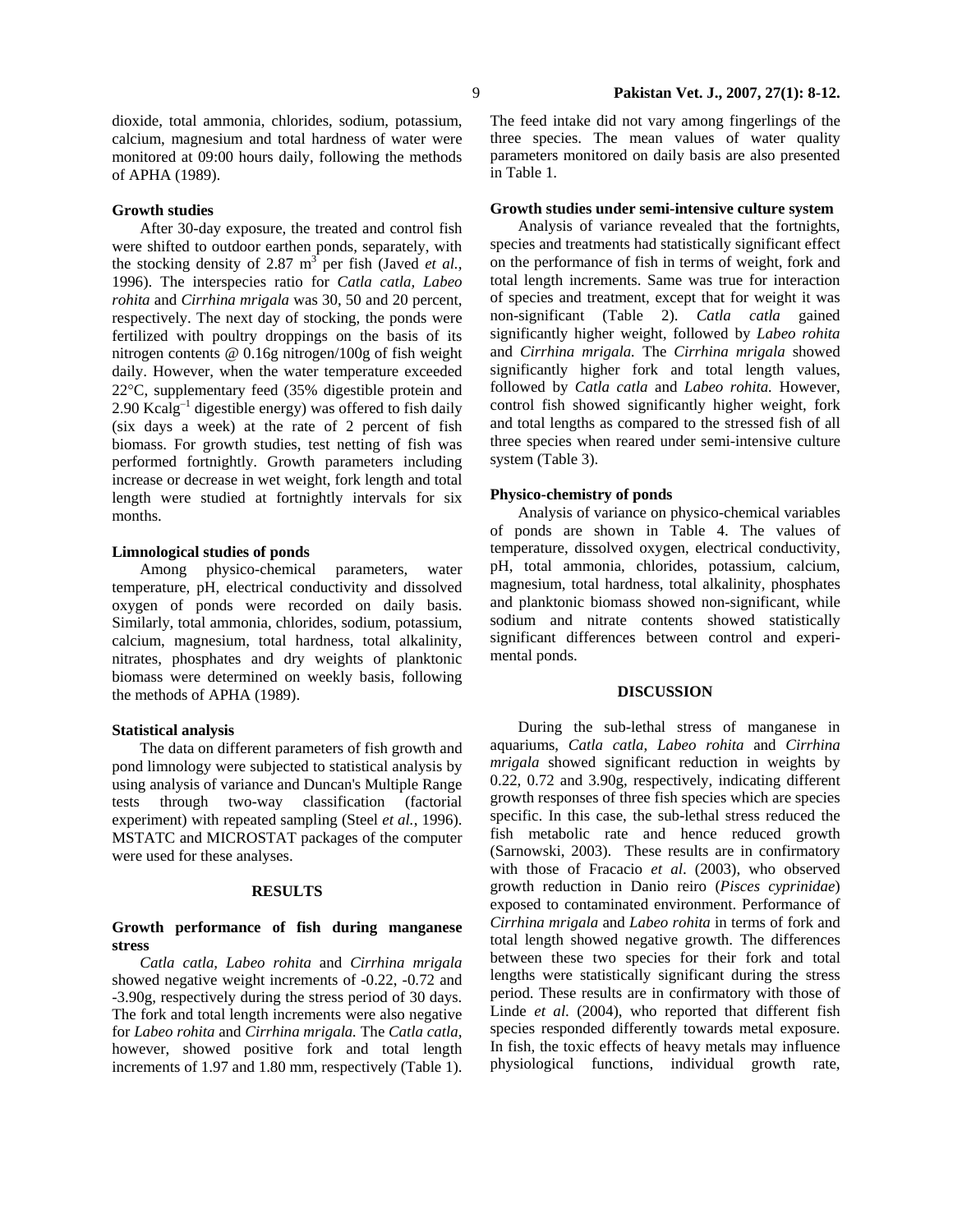|                                             | Catla catla        | Labeo rohita       | Cirrhina mrigala   |
|---------------------------------------------|--------------------|--------------------|--------------------|
| Exposure conc. $(mg L^{-1})$                | 21.67              | 23.33              | 33.33              |
| Fish survival rate (%)                      | 100                | 100                | 100                |
| Initial Av. Fish weigh $(g)$                | $3.78 \pm 0.97$    | $2.83 \pm 1.02$    | $7.45 \pm 2.27$    |
| Final Av. fish weight (g)                   | $3.56 \pm 1.47$    | $2.11 \pm 0.48$    | $3.55 \pm 1.05$    |
| Weight increment (g)                        | $-0.22a$           | $-0.72b$           | $-3.90c$           |
| Initial Av. Fork length (mm)                | $67.33 \pm 6.347$  | $60.00 \pm 6.38$   | $87.50 \pm 13.08$  |
| Final Av. fork length (mm)                  | $69.30 \pm 8.10$   | $58.30 \pm 5.70$   | $68.30 \pm 5.70$   |
| Fork length increment (mm)                  | 1.97a              | $-1.70b$           | $-19.20c$          |
| Initial Av. total length (mm)               | $77.50 \pm 7.29$   | $68.00 \pm 6.68$   | $98.50 \pm 12.48$  |
| Final Av. Total length (mm)                 | $79.30 \pm 8.90$   | $66.30 \pm 4.10$   | $79.00 \pm 6.90$   |
| Total length increment (mm)                 | 1.80a              | $-1.70b$           | $-19.50c$          |
| Feed intake (g)                             | $2.64 \pm 0.21a$   | $4.64 \pm 0.24a$   | $3.59 \pm 0.18a$   |
| Physico-chemistry                           |                    |                    |                    |
| Dissolved oxygen $(mg L^{-1})$              | $6.16 \pm 1.08$    | $6.21 \pm 1.06$    | $6.23 \pm 1.17$    |
| Temperature $(^{\circ}C)$                   | $23.68 \pm 2.10$   | $23.79 \pm 2.18$   | $23.79 \pm 2.12$   |
| <b>PH</b>                                   | $8.23 \pm 0.24$    | $8.22 \pm 0.26$    | $8.26 \pm 0.26$    |
| Elec. conductivity ( $mS \text{ cm}^{-1}$ ) | $1.80 \pm 0.06$    | $1.81 \pm 0.06$    | $1.80 \pm 0.05$    |
| Total ammonia (mg $L^{-1}$ )                | $4.11 \pm 1.40$    | $3.89 \pm 1.07$    | $3.83 \pm 1.26$    |
| Carbon dioxide (mg $L^{-1}$ )               | 0.00               | 0.00               | 0.00               |
| Chlorides $(mg L^{-1})$                     | $240.09 \pm 6.25$  | $240.36 \pm 11.63$ | $242.72 \pm 7.19$  |
| Sodium $(mg L^{-1})$                        | $352.72 \pm 40.27$ | $363.63 \pm 21.57$ | $360.27 \pm 34.95$ |
| Potassium $(mg L^{-1})$                     | $8.09 \pm 0.83$    | $8.18 \pm 0.6$     | $8.27 \pm 0.46$    |
| Calcium $(mg L^{-1})$                       | $30.61 \pm 10.49$  | $37.16 \pm 13.89$  | $35.34 \pm 15.08$  |
| Magnesium $(mg L^{-1})$                     | $44.61 \pm 8.56$   | $44.26 \pm 13.09$  | $45.16 \pm 12.78$  |
| Total hardness $(mg L^{-1})$                | $267.27 \pm 23.27$ | $270.00 \pm 39.74$ | $269.09 \pm 36.45$ |

**Table 1: Growth responses of** *Catla catla, Labeo rohita* **and** *Cirrhina mrigala* **during sub-lethal stress of manganese** 

Means with different letters in a row differ significantly ( $p$ < 0.05) from each other.

**Table 2: Analysis of variance on wet weights (g), fork and total lengths of three fish species reared under semi-intensive culture system** 

| D.F.   | <b>Mean squares</b>              |                                                   |                                |  |
|--------|----------------------------------|---------------------------------------------------|--------------------------------|--|
|        | Average weight                   | Average fork<br>length                            | Average total length           |  |
| 12     | $5628.715**$                     | $4720.266$ **                                     | 5656.644 **                    |  |
| າ<br>∠ | $949.614$ **                     | 419.822 **                                        | 792.936 **                     |  |
|        | $447.075*$                       | $905.424$ **                                      | 1399.541 **                    |  |
|        |                                  | $651.305**$                                       | $719.169$ **                   |  |
| 60     | 84.011                           | 39.133                                            | 42.138                         |  |
|        | $\cdot$ $\sim$<br>0.04<br>$\sim$ | 249.952 N<br>$\sim$ $\sim$ $\sim$<br>$\mathbf{r}$ | $\cdot$ $\sim$<br>$\mathbf{v}$ |  |

\*\* = Significant at  $p<0.01$  \* = Significant at  $p<0.05$  NS = Non-significant

reproduction and mortality (Woodward *et al.,* 1994). However, *Catla catla* fingerlings showed increase in fork and total lengths contrary to other two species. This might have been due to the fact that the growth potential of *Catla catla* is the highest among these three species.

Under pond culture, *Catla catla* gained significantly higher weight, than *Labeo rohita* and *Cirrhina mrigala*, indicating higher specific growth rate for the former species. However, *Cirrhina mrigala* showed significantly higher values of fork and total lengths than other two species (Table 2). It was, probably, due to body shape of this species, as at the same body weights it shows more length than other two species.

The control fish showed significantly higher growth in terms of weight, fork length and total length than the manganese stressed fish when reared under semi-intensive culture system (Table 2). The sub-lethal stress of manganese to fish at fingerling stage in this investigation might have had adverse effect on fish growth in earthen ponds. Sherwood *et al*. (2000) have reported negative effect of exposure of different heavy metals on the growth performance of yellow perch.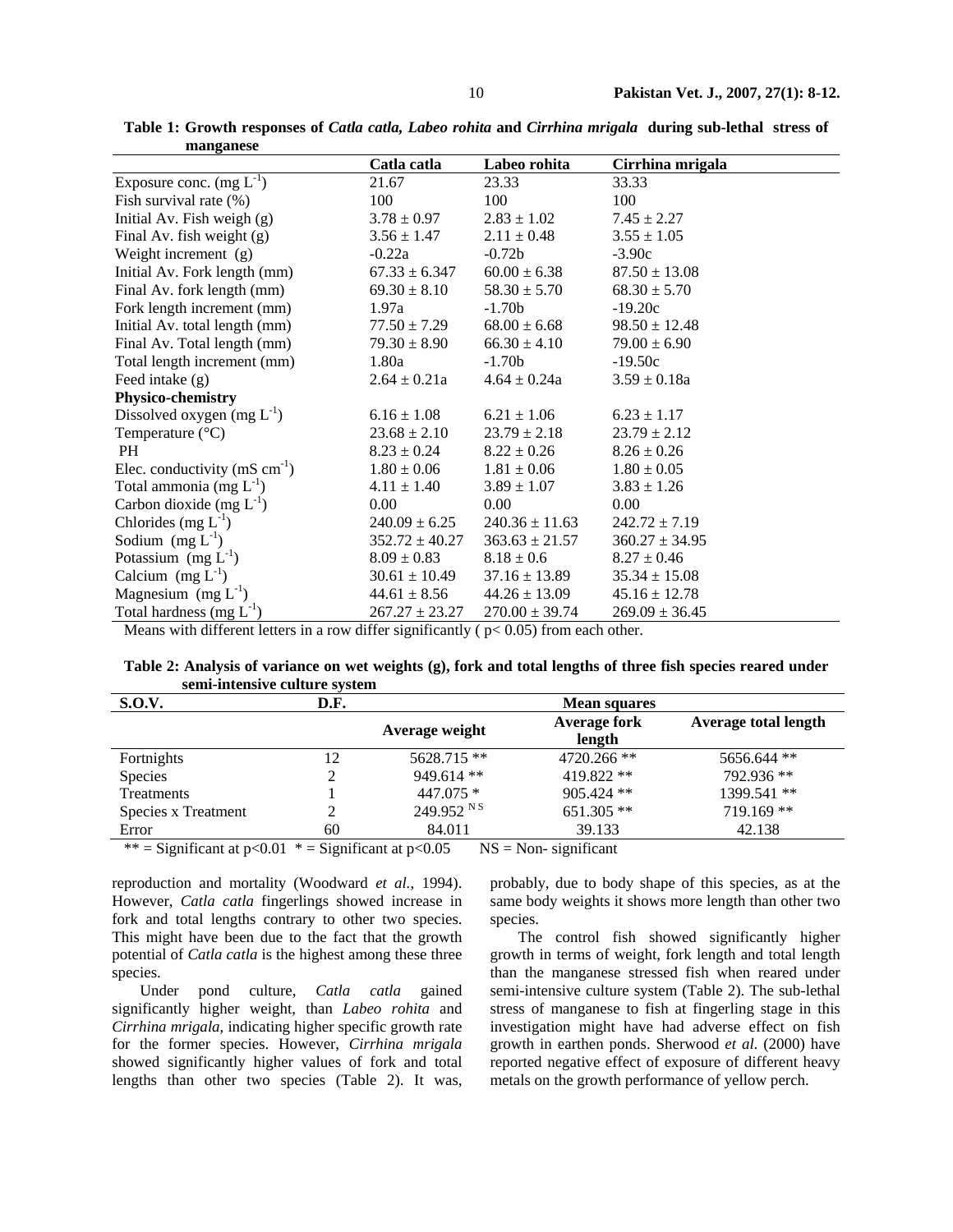| Fortnights #     | Average weight $(g)$   | Average fork length (mm) |                   |                | Average total length (mm) |
|------------------|------------------------|--------------------------|-------------------|----------------|---------------------------|
|                  | $14.03 \pm 23.00h$     | $86.89 \pm$              | <b>8.00I</b>      | $101.03 \pm$   | 8.81j                     |
| $\overline{c}$   | $20.15 \pm 5.82$ gh    | 99.95 $\pm$              | 8.80h             | $115.70 \pm$   | 9.60i                     |
| 3                | $23.46 \pm 6.71$ fgh   | $103.58 \pm$             | 9.91h             | $121.05 \pm$   | 8.30i                     |
| 4                | $26.76 \pm 5.90$ efg   | $112.37 \pm$             | 12.50g            | $131.33 \pm$   | 10.40h                    |
| 5                | $28.76 \pm 5.70$ efg   | $117.63 \pm$             | 10.60fg           | $135.33 \pm$   | 10.30gh                   |
| 6                | $30.53 \pm 4.61$ defg  | $119.62 \pm$             | 10.40f            | $137.87 \pm$   | $10.60$ fgh               |
| $\boldsymbol{7}$ | $31.36 \pm 4.80$ def   | $120.87 \pm$             | 9.80ef            | $141.48 \pm$   | 12.40efg                  |
| $\,8$            | $33.87 \pm 4.79$ def   | $123.53 \pm$             | 9.37ef            | $143.93 \pm$   | 11.80ef                   |
| 9                | $35.84 \pm 5.00$ de    | $127.85 \pm$             | 9.30de            | $146.25 \pm$   | 12.10de                   |
| 10               | $40.35 \pm 4.30d$      | $132.73 \pm$             | 9.35d             | $151.98 \pm$   | 11.20d                    |
| 11               | $65.55 \pm 11.50c$     | $153.47 \pm$             | 3.08c             | $174.67 \pm$   | 6.70c                     |
| 12               | $91.47 \pm 17.30b$     | $168.95 \pm$             | 6.53 <sub>b</sub> | $191.37 \pm$   | 8.48b                     |
| 13               | $118.88 \pm 29.40a$    | $187.44 \pm$             | 8.79a             | 192.87 $\pm$   | 6.47a                     |
| <b>Species</b>   |                        |                          |                   |                |                           |
| Catla catla      | $50.08 \pm 39.90a$     | $126.61 \pm$             | 30.10b            | $145.97 \pm$   | 33.90b                    |
| Labeo rohita     | $40.45 \pm 27.60b$     | $123.67 \pm$             | 26.60b            | $141.26 \pm$   | 28.70c                    |
| Cirrhina mrigala | $38.94 \pm 25.05b$     | $131.62 \pm$             | 28.50a            | $152.26 \pm$   | 31.00a                    |
| <b>Treatment</b> |                        |                          |                   |                |                           |
| Mn stressed fish | $40.76 \pm 33.24b$     | $123.89 \pm$             | 29.80b            | $142.26 \pm$   | 32.37b                    |
| Control fish     | $45.55 \pm 29.47a$     | $130.71 \pm$             | 26.85a            | $150.73 \pm$   | 29.74a                    |
| <b>Species x</b> |                        |                          |                   |                |                           |
| <b>Treatment</b> | <b>Treated Control</b> | <b>Treated</b>           | <b>Control</b>    | <b>Treated</b> | <b>Control</b>            |
| Catla catla      | 50.19a 49.96a          | 127.45b                  | 125.76bc          | 146.47b        | 145.465b                  |
| Labeo rohita     | 39.01a<br>41.88a       | 121.53c                  | 125.80bc          | 137.94c        | 144.575b                  |
| Cirrhina mrigala | 33.08a<br>44.80a       | 122.69bc                 | 140.54a           | 142.37bc       | 162.158a                  |

**Table 3: Multiple means comparisons for body weight, fork length and total length of fish.** 

Means with different letters in a column or a row differ significantly ( $p < 0.05$ ) from each other.

|  | Table 4: Analysis of variance on physico-chemical variables of ponds during semi-intensive culture trials |
|--|-----------------------------------------------------------------------------------------------------------|
|  |                                                                                                           |

| <b>Parameters</b>                                | Mean square | S.E.    | <b>F-value</b> | <b>Probability</b> |
|--------------------------------------------------|-------------|---------|----------------|--------------------|
| Water temperature $(^{\circ}C)$                  | 0.569       | 1.051   | 3.6736         | NS.                |
| Dissolved oxygen (mg $L^{-1}$ )                  | 2.661       | 0.1911  | 5.1079         | <b>NS</b>          |
| Electrical conductivity ( $mS \text{ cm}^{-1}$ ) | 0.067       | 0.0298  | 5.3752         | <b>NS</b>          |
| PH.                                              | 0.017       | 0.218   | 2.4881         | <b>NS</b>          |
| Total ammonia (mg $L^{-1}$ )                     | 0.048       | 0.1006  | 0.3392         | <b>NS</b>          |
| Chlorides (mg $L^{-1}$ )                         | 918.519     | 5.6632  | 2.0457         | <b>NS</b>          |
| Sodium $(mg L^{-1})$                             | 13282.252   | 10.5824 | 8.4721         | ∗                  |
| Potassium (mg $L^{-1}$ )                         | .298        | 0.1377  | 1.1245         | <b>NS</b>          |
| Calcium $(mg L^{-1})$                            | 42.657      | 1.4406  | 1.4681         | <b>NS</b>          |
| Magnesium (mg $L^{-1}$ )                         | 3.319       | 0.7000  | 0.4838         | <b>NS</b>          |
| Total hardness (mg $L^{-1}$ )                    | 3.162       | 2.3171  | 0.0421         | <b>NS</b>          |
| Total alkalinity (mg $L^{-1}$ )                  | 450.885     | 6.4782  | 0.7674         | <b>NS</b>          |
| Nitrates $(mg L^{-1})$                           | 24.760      | 0.5209  | 6.5179         | $\ast$             |
| Phosphates (mg $L^{-1}$ )                        | 0.002       | 0.1674  | 0.1674         | <b>NS</b>          |
| Planktonic biomass (mg $L^{-1}$ )                | 783.676     | 10.5735 | 0.5007         | <b>NS</b>          |

 $*$  = Significant at p<0.05 NS = Non- significant

On the basis of this investigation, it was concluded that stressed major carps under sub-lethal concentrations of manganese showed significantly lower values of weight, fork and total lengths than control fish when reared under semi-intensive culture system.

# **REFERENCES**

Farag, A. M., M. A. Stansbury, C. Hogstrand, E. Mac Connel and H. L. Bergman, 1995. The physiological impairment of free ranging brown